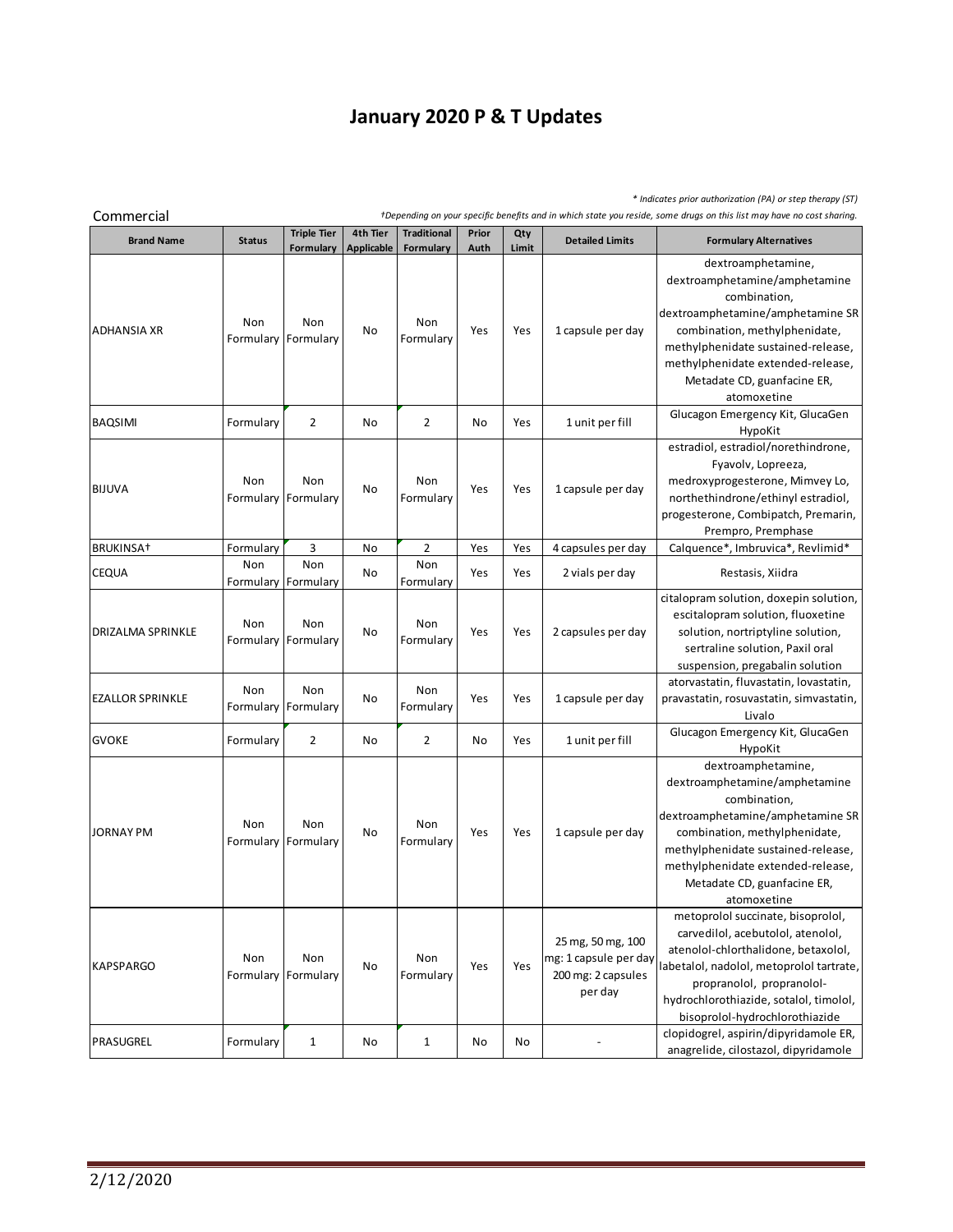*\* Indicates prior authorization (PA) or step therapy (ST)*

 $\sim$ 

| Commercial (cont.) |               | <b>Triple Tier</b> | 4th Tier   | <b>Traditional</b> | Prior | Qty       |                                              |                                        |
|--------------------|---------------|--------------------|------------|--------------------|-------|-----------|----------------------------------------------|----------------------------------------|
| <b>Brand Name</b>  | <b>Status</b> | Formulary          | Applicable | Formulary          | Auth  | Limit     | <b>Detailed Limits</b>                       | <b>Formulary Alternatives</b>          |
|                    |               |                    |            |                    |       |           |                                              | Celecoxib, choline magnesium           |
|                    |               |                    |            |                    |       |           |                                              | salicylate, diclofenac, diclofenac-    |
|                    |               |                    |            |                    |       |           |                                              | misoprostol, diflunisal, etodolac,     |
| QMIIZ              | Non           | Non                | No         | Non                | Yes   | Yes       | 1 tablet per day                             | fenoprofen, flurbiprofen, ibuprofen,   |
|                    | Formulary     | Formulary          |            | Formulary          |       |           |                                              | indomethacin, ketoprofen,              |
|                    |               |                    |            |                    |       |           |                                              | meloxicam, nabumetone, naproxen,       |
|                    |               |                    |            |                    |       |           |                                              | oxaprozin, piroxicam, salsalate,       |
|                    |               |                    |            |                    |       |           |                                              | sulindac, tolmetin                     |
|                    |               |                    |            |                    |       |           |                                              | azathioprine, cyclosporine,            |
| <b>RINVOQ</b>      | Formulary     | 3                  | Yes        | $\overline{2}$     | Yes   | Yes       | 1 tablet per day                             | hydroxychloroquine, methotrexate,      |
|                    |               |                    |            |                    |       |           |                                              | sulfasalazine, leflunomide, Depen,     |
|                    |               |                    |            |                    |       |           |                                              | Ridaura, Humira*, Xeljanz*             |
|                    |               |                    |            |                    |       |           | 3 mg: 30 tablets per                         |                                        |
| <b>RYBELSUS</b>    | Formulary     | $\overline{2}$     | No         | 2                  | No    | Yes       | 180 day period                               | Invokana, Jardiance, Ozempic, Victoza, |
|                    |               |                    |            |                    |       |           | 7 mg, 14 mg: 1 tablet                        | Tradjenta                              |
|                    |               |                    |            |                    |       |           | per day                                      |                                        |
| <b>SIKLOS</b>      | Formulary     | 3                  | Yes        | $\overline{2}$     | Yes   | <b>No</b> |                                              | Hydroxyurea, Endari*                   |
|                    |               |                    |            |                    |       |           |                                              | clonazepam, clobazam, felbamate,       |
| <b>SYMPAZAN</b>    | Formulary     | 3                  | No         | $\overline{2}$     | Yes   | Yes       | 2 films per day                              | lamotrigine, levetiracetam,            |
|                    |               |                    |            |                    |       |           |                                              | topiramate, valproic acid              |
| <b>TRIKAFTA</b>    | Formulary     | 3                  | Yes        | $\overline{2}$     | Yes   | Yes       | 3 tablets per day, 34<br>day supply per fill | Kalydeco*, Orkambi*, Symdeko*          |
| <b>XELPROS</b>     | Formulary     | $\overline{2}$     | No         | 2                  | Yes   | No        |                                              | latanoprost, Travatan Z, Zioptan*      |
|                    |               |                    |            |                    |       |           |                                              | amoxicillin, azithromycin, Baxdela*,   |
| <b>XENLETA</b>     | Formulary     | 3                  | Yes        | 2                  | Yes   | Yes       | 10 tablets per 5 days                        | doxycycline, moxifloxacin              |
| <b>ZIOPTAN</b>     | Formulary     | $\overline{2}$     | <b>No</b>  | $\overline{2}$     | Yes   | No        | $\overline{\phantom{a}}$                     | latanoprost, Travatan Z, Xelpros*      |
|                    |               |                    |            |                    |       |           |                                              |                                        |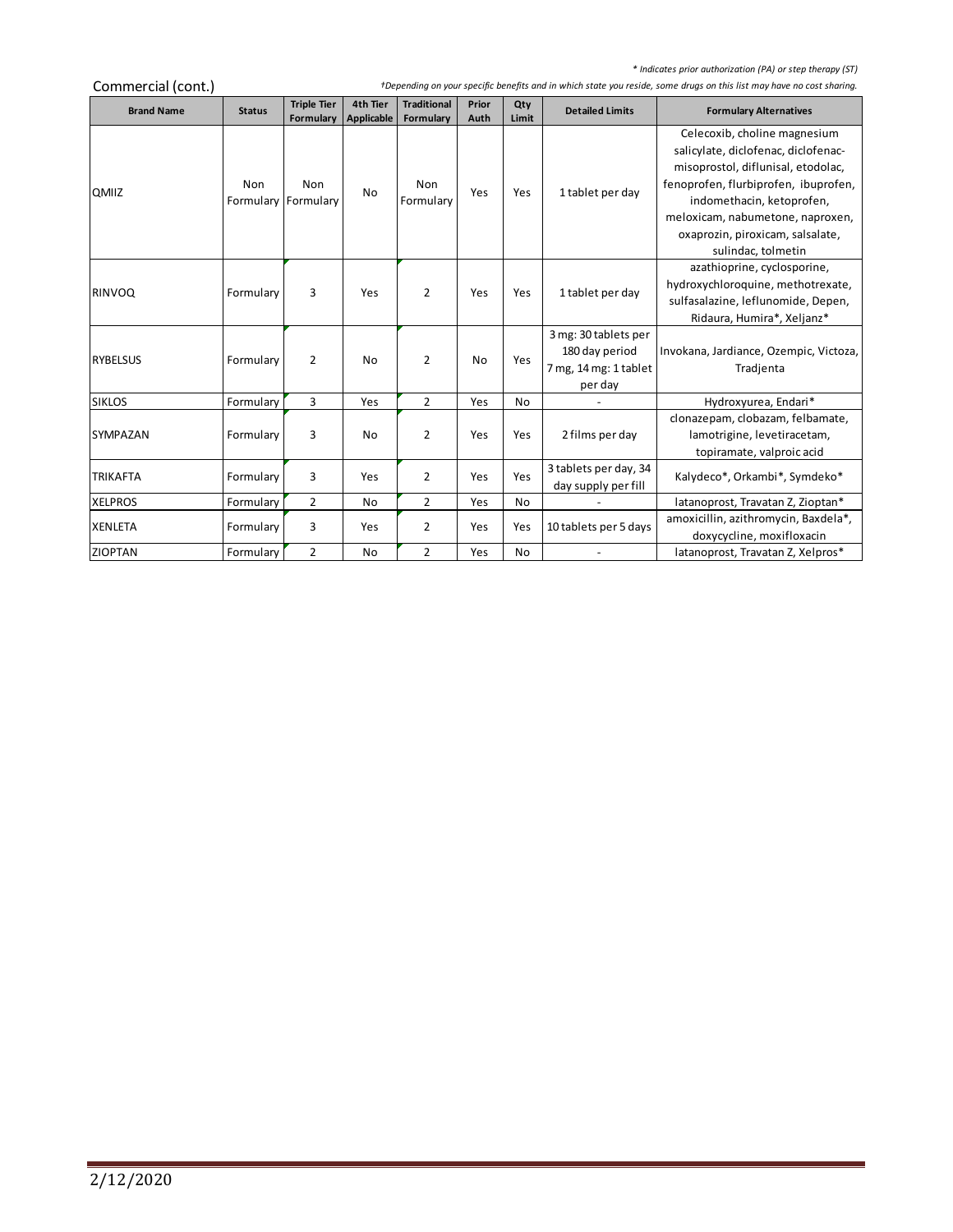÷,

| <b>Brand Name</b>       | <b>Status</b>              | <b>Tier</b>                | Prior<br>Auth | Qty<br>Limit | <b>Detailed Limits</b>                                                    | <b>Formulary Alternatives</b>                                                                                                                                                                                                                                                                                    |
|-------------------------|----------------------------|----------------------------|---------------|--------------|---------------------------------------------------------------------------|------------------------------------------------------------------------------------------------------------------------------------------------------------------------------------------------------------------------------------------------------------------------------------------------------------------|
| ADHANSIA XR             | Non                        | Non<br>Formulary Formulary | Yes           | Yes          | 1 capsule per day                                                         | dextroamphetamine,<br>dextroamphetamine/amphetamine<br>combination,<br>dextroamphetamine/amphetamine SR<br>combination, methylphenidate,<br>methylphenidate sustained-release,<br>methylphenidate extended-release,<br>Metadate CD, guanfacine ER,<br>atomoxetine                                                |
| <b>BAQSIMI</b>          | Formulary                  | 2                          | No            | Yes          | 1 day supply per fill                                                     | Glucagon Emergency Kit, GlucaGen<br>HypoKit                                                                                                                                                                                                                                                                      |
| <b>BIJUVA</b>           | Non<br>Formulary Formulary | Non                        | Yes           | Yes          | 1 capsule per day                                                         | estradiol, estradiol/norethindrone,<br>Fyavolv, Lopreeza,<br>medroxyprogesterone, Mimvey Lo,<br>northethindrone/ethinyl estradiol,<br>progesterone, Combipatch, Premarin,<br>Prempro, Premphase                                                                                                                  |
| <b>BRUKINSA</b>         | Formulary                  | 2                          | Yes           | Yes          | 4 capsules per day                                                        | Calquence*, Imbruvica*, Revlimid*                                                                                                                                                                                                                                                                                |
| <b>CEQUA</b>            | Non                        | Non<br>Formulary Formulary | Yes           | Yes          | 2 vials per day                                                           | Restasis, Xiidra                                                                                                                                                                                                                                                                                                 |
| DRIZALMA SPRINKLE       | Non                        | Non<br>Formulary Formulary | Yes           | Yes          | 2 capsules per day                                                        | citalopram solution, doxepin solution,<br>escitalopram solution, fluoxetine<br>solution, nortriptyline solution,<br>sertraline solution, Paxil oral suspension,<br>pregabalin solution                                                                                                                           |
| <b>EZALLOR SPRINKLE</b> | Non                        | Non<br>Formulary Formulary | Yes           | Yes          | 1 capsule per day                                                         | atorvastatin, fluvastatin, lovastatin,<br>pravastatin, rosuvastatin, simvastatin,<br>Livalo                                                                                                                                                                                                                      |
| <b>GVOKE</b>            | Formulary                  | $\overline{2}$             | No            | Yes          | 1 day supply per fill                                                     | Glucagon Emergency Kit, GlucaGen<br>HypoKit                                                                                                                                                                                                                                                                      |
| JORNAY PM               | Non                        | Non<br>Formulary Formulary | Yes           | Yes          | 1 capsule per day                                                         | dextroamphetamine,<br>dextroamphetamine/amphetamine<br>combination,<br>dextroamphetamine/amphetamine SR<br>combination, methylphenidate,<br>methylphenidate sustained-release,<br>methylphenidate extended-release,<br>Metadate CD, guanfacine ER,<br>atomoxetine                                                |
| <b>KAPSPARGO</b>        | Non<br>Formulary Formulary | Non                        | Yes           | Yes          | 25 mg, 50 mg, 100 mg : 1 capsule per<br>day<br>200 mg: 2 capsules per day | metoprolol succinate, bisoprolol,<br>carvedilol, acebutolol, atenolol, atenolol-<br>chlorthalidone, betaxolol, labetalol,<br>nadolol, metoprolol tartrate,<br>propranolol, propranolol-<br>hydrochlorothiazide, sotalol, timolol,<br>bisoprolol-hydrochlorothiazide                                              |
| PRASUGREL               | Formulary                  | 1                          | No            | No           |                                                                           | clopidogrel, aspirin/dipyridamole ER,                                                                                                                                                                                                                                                                            |
| QMIIZ                   | Non<br>Formulary Formulary | Non                        | Yes           | Yes          | 1 tablet per day                                                          | anagrelide, cilostazol, dipyridamole<br>Celecoxib, choline magnesium salicylate,<br>diclofenac, diclofenac-misoprostol,<br>diflunisal, etodolac, fenoprofen,<br>flurbiprofen, ibuprofen, indomethacin,<br>ketoprofen, meloxicam, nabumetone,<br>naproxen, oxaprozin, piroxicam,<br>salsalate, sulindac, tolmetin |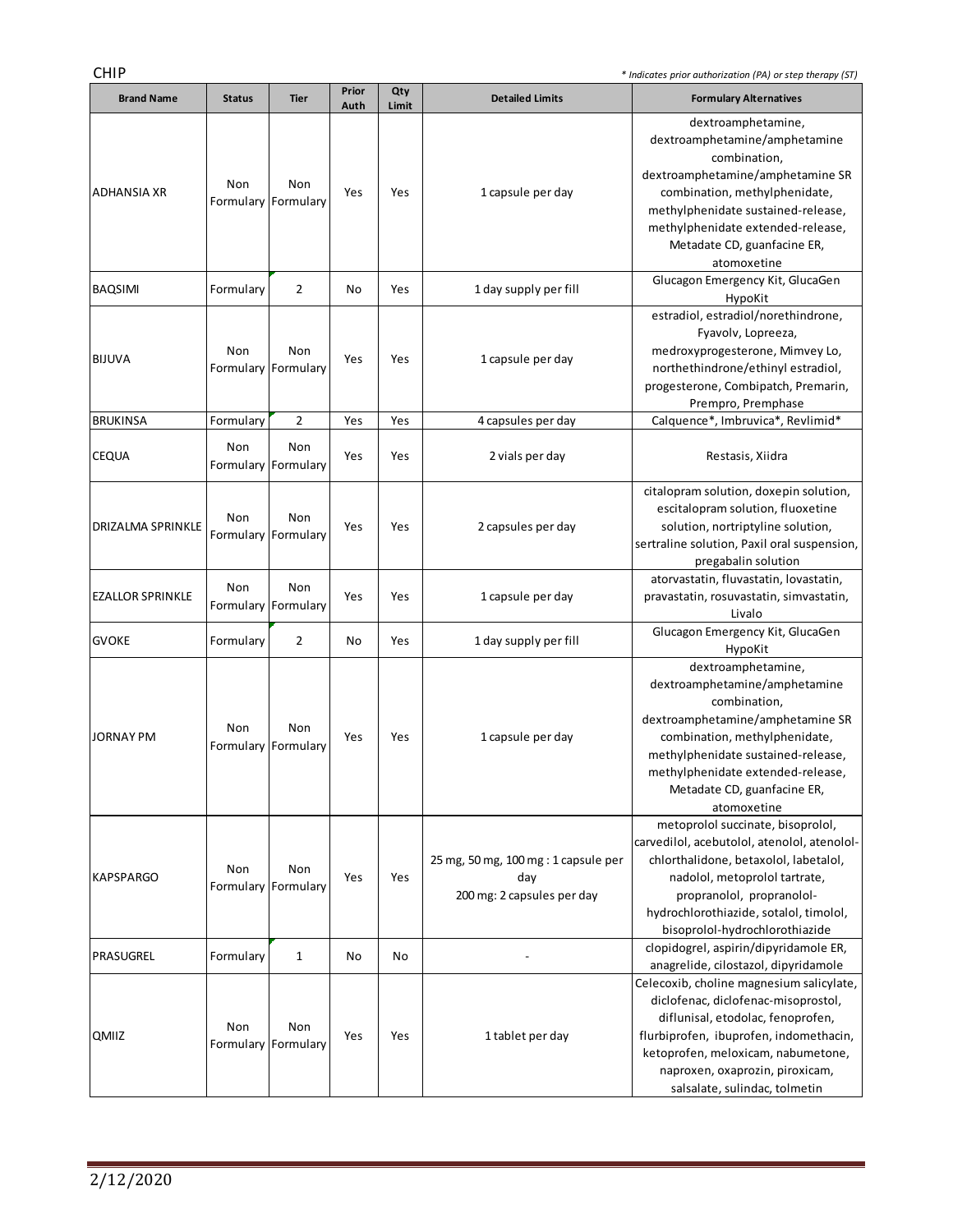CHIP (cont.) *\* Indicates prior authorization (PA) or step therapy (ST)*

| <b>Brand Name</b> | <b>Status</b> | <b>Tier</b>    | Prior<br>Auth | Qty<br>Limit | <b>Detailed Limits</b>                                               | <b>Formulary Alternatives</b>                                                                                                        |
|-------------------|---------------|----------------|---------------|--------------|----------------------------------------------------------------------|--------------------------------------------------------------------------------------------------------------------------------------|
| <b>RINVOQ</b>     | Formulary     | 2              | Yes           | Yes          | 1 tablet per day                                                     | azathioprine, cyclosporine,<br>hydroxychloroquine, methotrexate,<br>sulfasalazine, leflunomide, Depen,<br>Ridaura, Humira*, Xeljanz* |
| <b>RYBELSUS</b>   | Formulary     | $\overline{2}$ | No            | Yes          | 3 mg: 30 tablets per 180 day period<br>7 mg, 14 mg: 1 tablet per day | Invokana, Jardiance, Ozempic, Victoza,<br>Tradjenta                                                                                  |
| <b>SIKLOS</b>     | Formulary     | $\overline{2}$ | Yes           | No           |                                                                      | Hydroxyurea, Endari*                                                                                                                 |
| <b>SYMPAZAN</b>   | Formulary     | 2              | Yes           | Yes          | 2 films per day                                                      | clonazepam, clobazam, felbamate,<br>lamotrigine, levetiracetam, topiramate,<br>valproic acid                                         |
| <b>TRIKAFTA</b>   | Formulary     | 2              | Yes           | Yes          | 3 tablets per day, 34 day supply per<br>fill                         | Kalydeco*, Orkambi*, Symdeko*                                                                                                        |
| <b>XELPROS</b>    | Formulary     | 2              | Yes           | No           | $\blacksquare$                                                       | latanoprost, Travatan Z, Zioptan*                                                                                                    |
| <b>XENLETA</b>    | Formulary     | 2              | Yes           | Yes          | 10 tablets per 5 days                                                | amoxicillin, azithromycin, Baxdela*,<br>doxycycline, moxifloxacin                                                                    |
| <b>ZIOPTAN</b>    | Formulary     | $\overline{2}$ | Yes           | No           | -                                                                    | latanoprost, Travatan Z, Xelpros*                                                                                                    |
|                   |               |                |               |              |                                                                      |                                                                                                                                      |

÷,

| <b>GHP Family</b>       |               |                                               |                   |              |                                                                                               | * Indicates prior authorization (PA) or step therapy (ST) |
|-------------------------|---------------|-----------------------------------------------|-------------------|--------------|-----------------------------------------------------------------------------------------------|-----------------------------------------------------------|
| <b>Brand Name</b>       | <b>Status</b> | <b>GHP Family</b><br>Formulary<br><b>Tier</b> | <b>Prior Auth</b> | Qty<br>Limit | <b>Detailed Limits</b>                                                                        | <b>Formulary Alternative(s)</b>                           |
| <b>BAQSIMI</b>          | Formulary     | Brand                                         | No                | Yes          | 2 per 30 days                                                                                 | GlucaGen, Glucagon                                        |
| <b>IFREESTYLE LIBRE</b> | Formulary     | <b>Brand</b>                                  | Yes               | Yes          | 1 reader every 2 years,<br>10 day sensors: 3 per 30<br>days, 14 day sensors: 2<br>per 28 days | per Statewide PDL                                         |
| <b>GVOKE</b>            | Formulary     | <b>Brand</b>                                  | No                | Yes          | 2 per 30 days                                                                                 | GlucaGen, Glucagon                                        |
| ITRIKAFTA               | Formulary     | Brand                                         | Yes               | Yes          | 3 tablets per day, 34<br>days supply per fill                                                 | Kalydeco, Orkambi,<br>Symdeko                             |
| <b>XENLETA</b>          | Formulary     | <b>Brand</b>                                  | Yes               | Yes          | 10 tablets per 5 days                                                                         | per Statewide PDL                                         |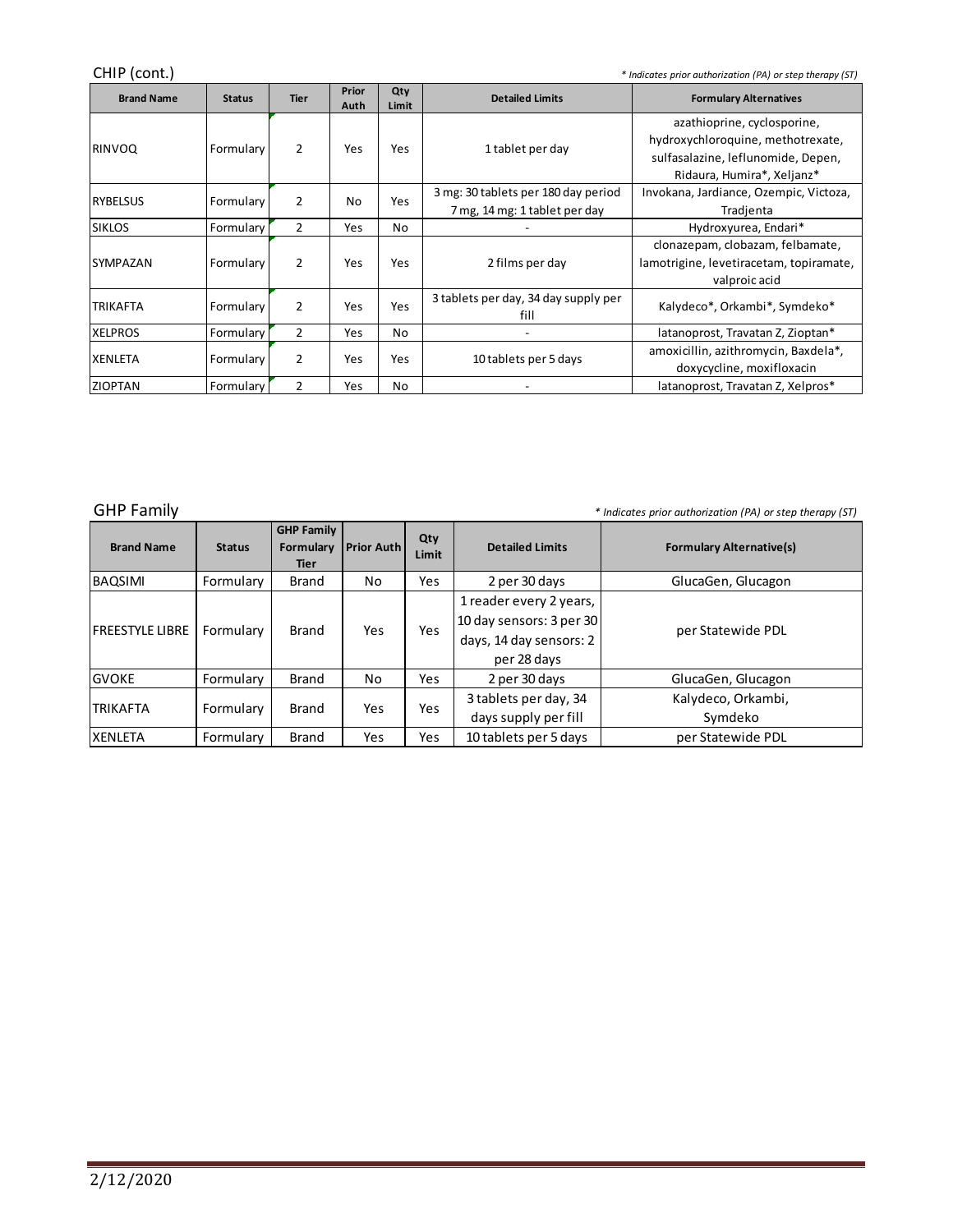the control of the control of the control of

| Geisinger Gold                |                  |                               |                              |                   |              |                                                                                             | * Indicates prior authorization (PA) or step therapy (ST)                                                                                                |
|-------------------------------|------------------|-------------------------------|------------------------------|-------------------|--------------|---------------------------------------------------------------------------------------------|----------------------------------------------------------------------------------------------------------------------------------------------------------|
| <b>Brand Name</b>             | <b>Status</b>    | \$0 Deductible<br>Formulary   | <b>Standard</b><br>Formulary | <b>Prior Auth</b> | Qty<br>Limit | <b>Detailed Limits</b>                                                                      | <b>Formulary Alternative(s)</b>                                                                                                                          |
| <b>BAQSIMI</b>                | Formulary        | Brand<br>Preferred            | 25%<br>coinsurance           | No                | No           |                                                                                             | Glucagon, Glucagen                                                                                                                                       |
| <b>BIJUVA</b>                 | Non<br>Formulary |                               |                              |                   |              |                                                                                             | estradiol (tablets, patches,<br>cream), Prempro,<br>Premphase, Duavee*,<br>Menest, norethindrone,<br>ethinyl estradiol,<br>estradiol/norethindrone       |
| <b>BRUKINSA</b>               | Formulary        | Specialty                     | 25%<br>coinsurance           | Yes               | Yes          | 4 capsules per day                                                                          | Calquence*, Imbruvica*,<br>Revlimid*                                                                                                                     |
| <b>CEQUA</b>                  | Non<br>Formulary |                               |                              |                   |              |                                                                                             | Restasis, Xiidra                                                                                                                                         |
| DRIZALMA SPRINKLE   Formulary |                  | <b>Brand Non</b><br>Preferred | 25%<br>coinsurance           | Yes               | Yes          | 2 capsules per day                                                                          | citalopram, doxepin,<br>escitalopram, floxetine,<br>nortriptyline, sertraline,<br>pregabalin                                                             |
| <b>EZALLOR SPRINKLE</b>       | Non<br>Formulary |                               |                              |                   |              |                                                                                             | atorvastatin, rosuvastatin,<br>lovastatin, pravastatin,<br>simvastatin                                                                                   |
| <b>GVOKE</b>                  | Formulary        | <b>Brand</b><br>Preferred     | 25%<br>coinsurance           | No                | No           |                                                                                             | Glucagon, Glucagen                                                                                                                                       |
| <b>KAPSPARGO</b>              | Non<br>Formulary |                               |                              |                   |              |                                                                                             | acebutolol, atenolol,<br>bisoprolol, metoprolol<br>succinate, labetalol, nadolol,<br>propranolol                                                         |
| <b>KHAPZORY</b>               | Non<br>Formulary |                               |                              |                   |              |                                                                                             | levoleucovorin                                                                                                                                           |
| <b>OGIVRI</b>                 | Formulary        | Specialty                     | 25%<br>coinsurance           | No                | No           |                                                                                             | Herceptin, Kanjinti                                                                                                                                      |
| <b>QMIIZ</b>                  | Non<br>Formulary |                               |                              |                   |              |                                                                                             | celecoxib, diclofenac (gel,<br>tablets), diflunisal, etodolac,<br>flurbiprofen, ibuprofen,<br>meloxicam, nabumetone,<br>naproxen, piroxicam,<br>sulindac |
| RINVOQ                        | Formulary        | Specialty                     | 25%<br>coinsurance           | Yes               | Yes          | 1 tablet per day                                                                            | azathioprine,<br>hydroxychloroquine,<br>methotrexate, sulfasalazine,<br>leflunomide, Humira*,<br>Xeljanz*                                                |
| <b>RYBELSUS</b>               | Formulary        | <b>Brand</b><br>Preferred     | 25%<br>coinsurance           | No                | Yes          | 3 mg tablets: 30<br>tablets per 180 days;<br>7 mg and 14 mg<br>tablets: 1 tablet per<br>day | metformin, Victoza, Ozempic                                                                                                                              |
| <b>SIKLOS</b>                 | Formulary        | <b>Brand Non</b><br>Preferred | 25%<br>coinsurance           | Yes               | No           |                                                                                             | hydroxyurea, Droxia                                                                                                                                      |
| <b>SYMPAZAN</b>               | Formulary        | <b>Brand Non</b><br>Preferred | 25%<br>coinsurance           | Yes               | Yes          | 2 films per day                                                                             | clobazam, clonazepam,<br>felbamate, lamotrigine,<br>topiramate, Banzel*                                                                                  |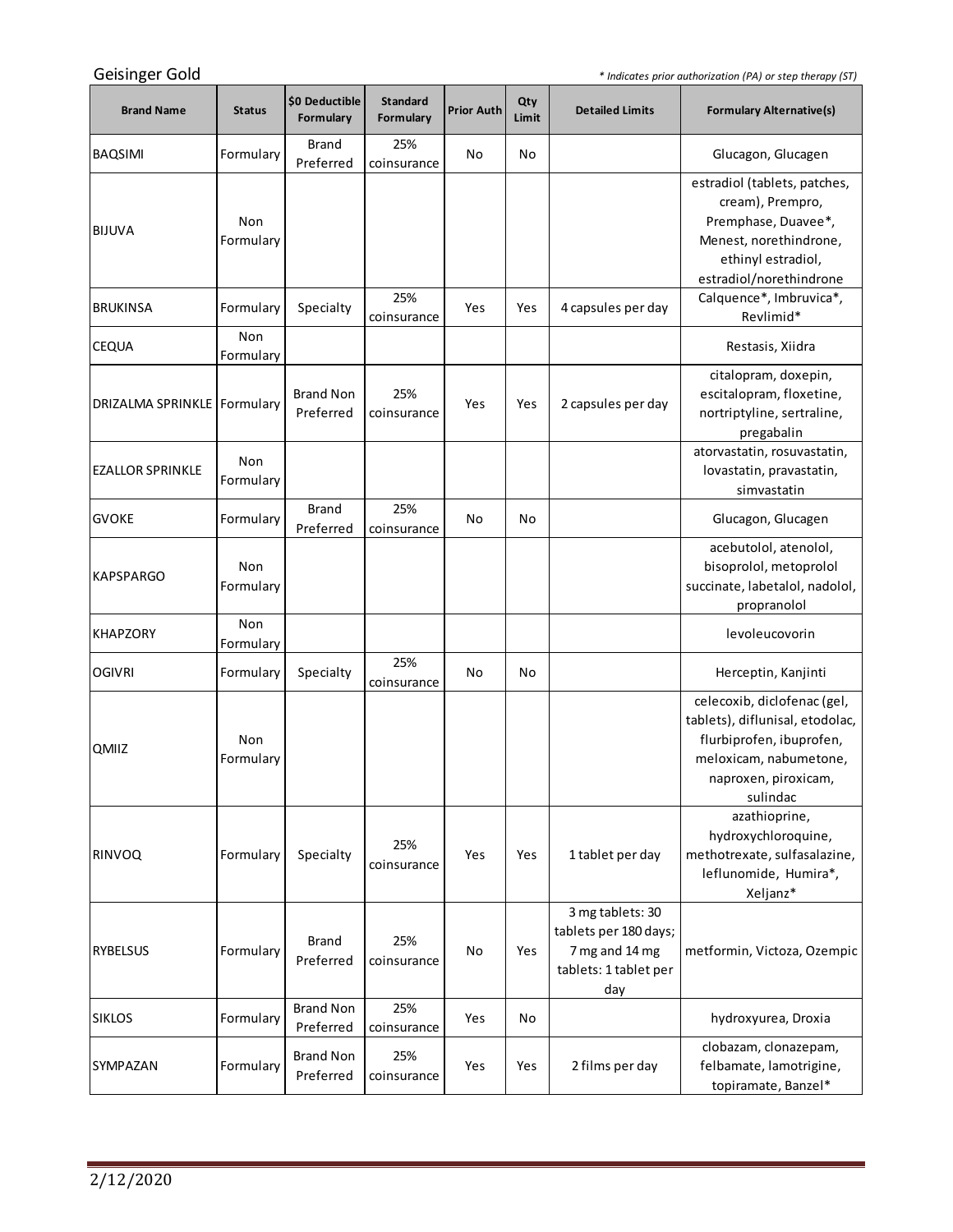## Geisinger Gold (cont.)

*\* Indicates prior authorization (PA) or step therapy (ST)*

<u> 1989 - Johann Barn, mars ar breithinn ar breithinn ar breithinn ar breithinn ar breithinn ar breithinn ar br</u>

| <b>Brand Name</b> | <b>Status</b> | <b>SO Deductible</b><br>Formulary | <b>Standard</b><br>Formulary | <b>Prior Auth</b> | Qty<br>Limit | <b>Detailed Limits</b>                   | <b>Formulary Alternative(s)</b>                                                     |
|-------------------|---------------|-----------------------------------|------------------------------|-------------------|--------------|------------------------------------------|-------------------------------------------------------------------------------------|
| ITRIKAFTA         | Formularv     | Specialty                         | 25%<br>coinsurance           | Yes               | Yes          | 3 tablets per day                        | Kalydeco*, Orkambi*,<br>Symdeko*                                                    |
| ITRUXIMA          | Formulary     | Specialty                         | 25%<br>coinsurance           | Yes               | No           |                                          | Rituxan*                                                                            |
| <b>XELPROS</b>    | Formulary     | Brand<br>Preferred                | 25%<br>coinsurance           | Yes<br>(step)     | No           |                                          | latanoprost, Travatan Z,<br>Zioptan                                                 |
| <b>XENLETA</b>    | Formulary     | Specialty                         | 25%<br>coinsurance           | Yes               | Yes          | 2 tablets/vials per<br>day; 7 day supply | amoxicillin/clavulanate,<br>azithromycin, clarithromycin,<br>levofloxacin, Baxdela* |

| Marketplace              |                         |                              |                   |              | * Indicates prior authorization (PA) or step therapy (ST) |                                                                                                                                                                                                                                                                   |  |
|--------------------------|-------------------------|------------------------------|-------------------|--------------|-----------------------------------------------------------|-------------------------------------------------------------------------------------------------------------------------------------------------------------------------------------------------------------------------------------------------------------------|--|
| <b>Brand Name</b>        | <b>Status</b>           | <b>Tier</b>                  | <b>Prior Auth</b> | Qty<br>Limit | <b>Detailed Limits</b>                                    | <b>Formulary Alternatives</b>                                                                                                                                                                                                                                     |  |
| ADHANSIA XR              | <b>Non</b><br>Formulary | Non<br>Formulary             | Yes               | Yes          | 1 capsule per day                                         | dextroamphetamine,<br>dextroamphetamine/amphetamine<br>combination,<br>dextroamphetamine/amphetamine<br>SR combination, methylphenidate,<br>methylphenidate sustained-release,<br>methylphenidate extended-release,<br>Metadate CD, guanfacine ER,<br>atomoxetine |  |
| <b>BAQSIMI</b>           | Formulary               | 3                            | No                | Yes          | 1 day supply per fill                                     | Glucagon Emergency Kit, GlucaGen<br>HypoKit                                                                                                                                                                                                                       |  |
| <b>BIJUVA</b>            | Non                     | Non<br>Formulary Formulary   | Yes               | Yes          | 1 capsule per day                                         | estradiol, estradiol/norethindrone,<br>Fyavolv, Lopreeza,<br>medroxyprogesterone, Mimvey Lo,<br>northethindrone/ethinyl estradiol,<br>progesterone, Combipatch,<br>Premarin, Prempro, Premphase                                                                   |  |
| <b>BRUKINSA</b>          | Formulary               | 4                            | Yes               | Yes          | 4 capsules per day                                        | Calquence*, Imbruvica*, Revlimid*                                                                                                                                                                                                                                 |  |
| CEQUA                    | <b>Non</b>              | Non<br>Formulary   Formulary | Yes               | Yes          | 2 vials per day                                           | Restasis, Xiidra                                                                                                                                                                                                                                                  |  |
| <b>DRIZALMA SPRINKLE</b> | Non                     | Non<br>Formulary Formulary   | Yes               | Yes          | 2 capsules per day                                        | citalopram solution, doxepin<br>solution, escitalopram solution,<br>fluoxetine solution, nortriptyline<br>solution, sertraline solution, Paxil<br>oral suspension, pregabalin solution                                                                            |  |
| <b>EZALLOR SPRINKLE</b>  | <b>Non</b>              | Non<br>Formulary Formulary   | Yes               | Yes          | 1 capsule per day                                         | atorvastatin, fluvastatin, lovastatin,<br>pravastatin, rosuvastatin,<br>simvastatin, Livalo                                                                                                                                                                       |  |
| <b>GVOKE</b>             | Formulary               | 3                            | No                | Yes          | 1 day supply per fill                                     | Glucagon Emergency Kit, GlucaGen<br>HypoKit                                                                                                                                                                                                                       |  |